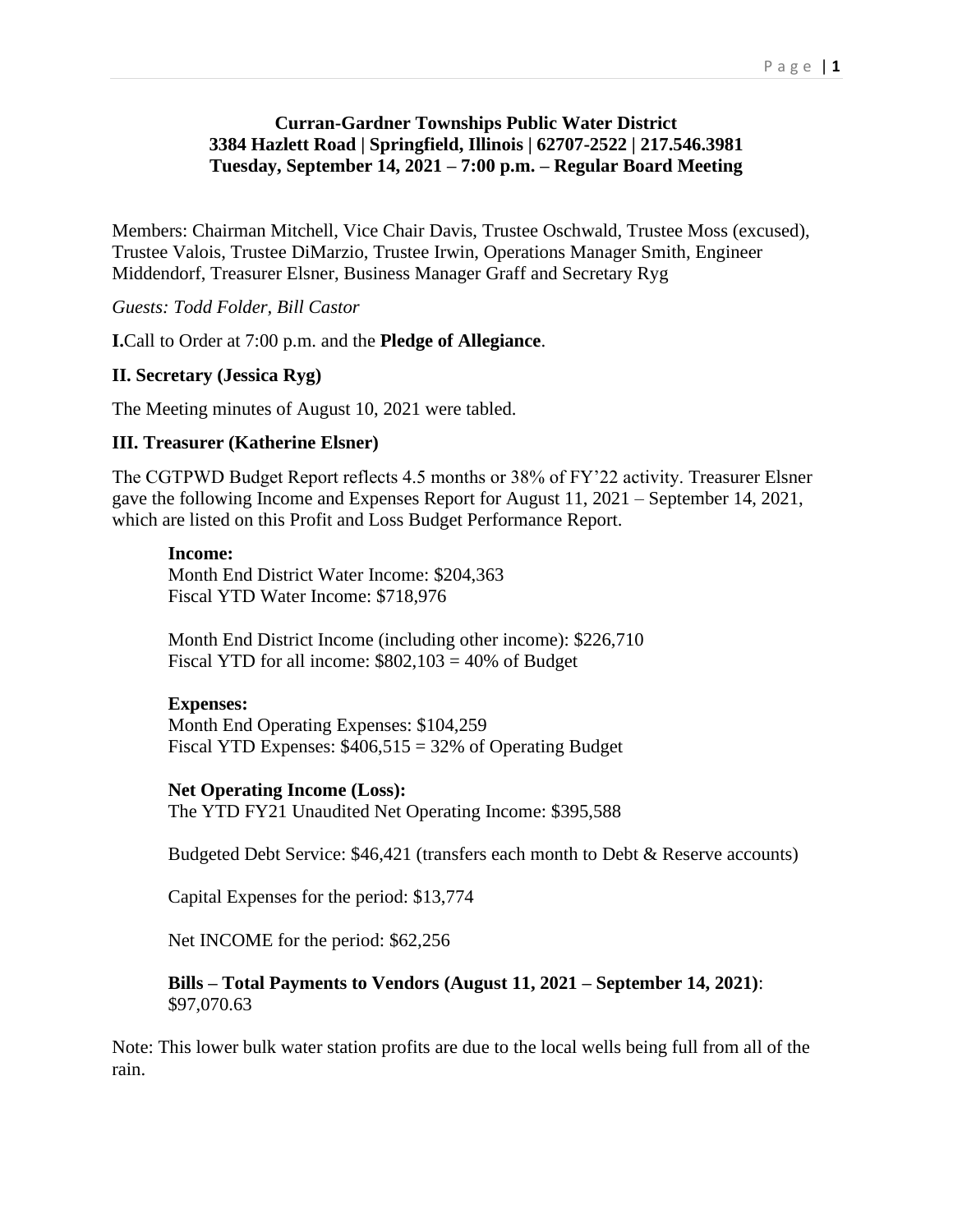Trustee Oschwald made a motion to approve the Treasurer's Profit and Loss Budget Report pending audit. Vice Chair Davis second the motion. The motion carried.

Trustee Oschwald made a motion to pay the bills as presented. Trustee DiMarzio second the motion. The motion carried.

Treasurer Elsner provided board members with a monthly, unaudited income statement for August 1 - 31, 2021 for the operating account as well as the August 31, 2021 balances in the Districts accounts.

## **IV. Operations Manager's Report (Aaron Smith)**

Water Report for July 16 to August 16, 2021:

- Amount of Treated Water Sent to Distribution System: 11,939,000 gallons (Note: This was a 31-day billing cycle.)
- Amount of Water Billed to Customers: 10,972,000 gallons (includes bulk water sales)
- Amount of Water Loss: 8.1%
- Amount of Water Loss: 967,000 gallons
- Amount of Water Loss by Gallons per Minutes: 21.6 gallons/minute

*Disclaimer: No water from CWLP, South Sangamon Water Commission or customer billings served by them had any bearing on the determinations made in this report.*

Advanced Automation Control (AAC) began building the control pan for Well #7 SCADA.

Brotcke Well and Pump (BWP) began drilling at Well #7.

Operations Manager Smith spoke to Dan from Suez Water Technology Solutions who subcontracted with Brotcke Well and Pump (BWP) for the #Well 1 pump replacement. This project is complete.

There was a problem with CGTPWD administrative building which had septic gas backing up. The field crew excavated the septic tank and pumped it out. They found that the pipe entering the tank to be back pitched and the inlet baffle was laying in the bottom of the tank. This project was completed in-house.

Smith Road had a one inch service line installed.

Route 97 had a 2" service line installed.

E.L. Pruitt contacted the District requesting a bid for 3" water service at the proposed Springfield Clinic facility site between Old Jacksonville Road and Conifer Drive.

A yard on Wagon Ford Road had settled, so the field crew regraded it.

Steve Walker with Martin Engineering emailed Operations Manager Smith with an update on the Sloan Crossing subdivision's water main installation. Mr. Walker asked about the installation timeframe for the 10" pipe from Bradfordton Road to the subdivision. A Sangamon County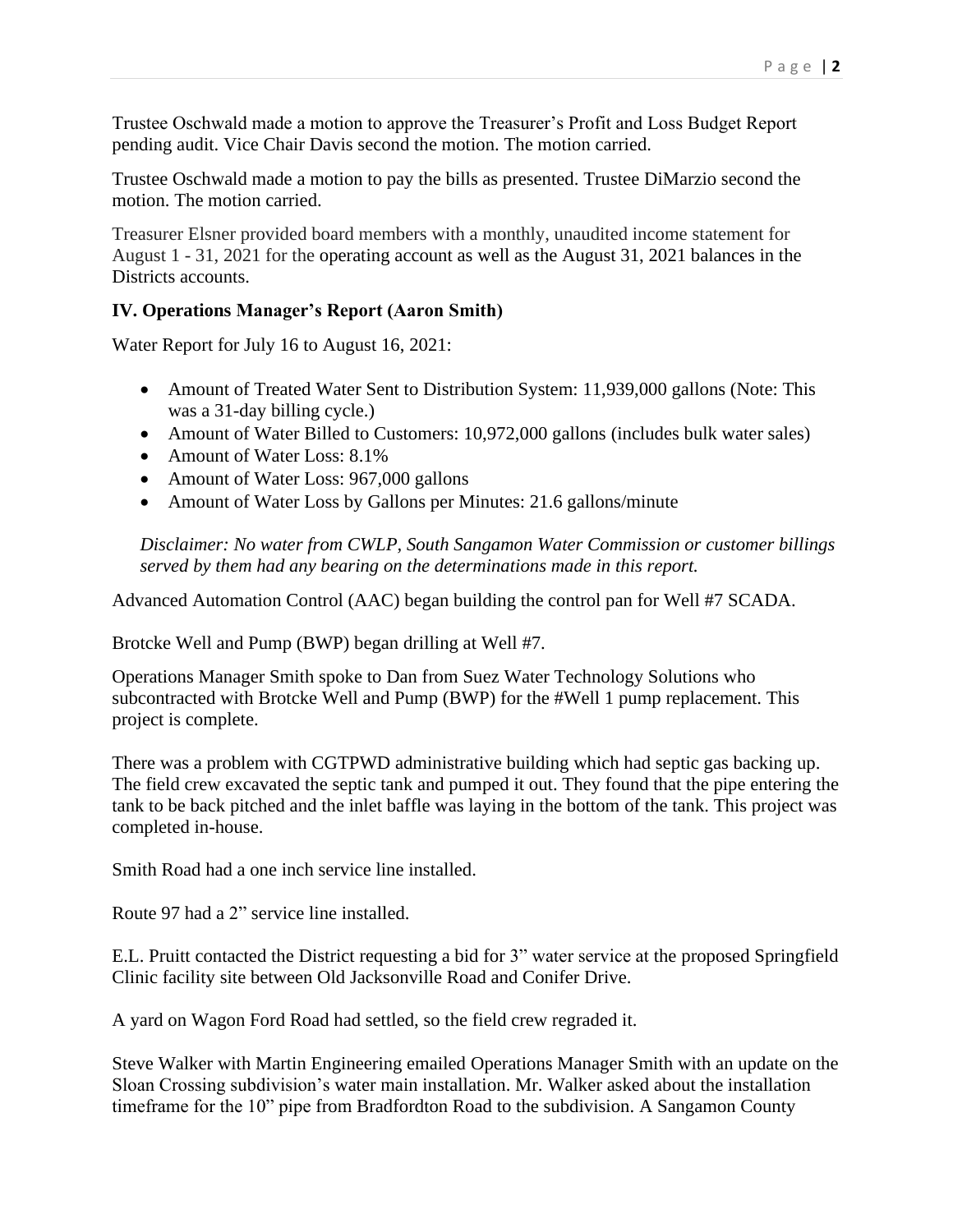Highway permit was submitted for that project. A hot tap with IMCO will be installed on September 27, 2021.

# **V. Business Manager's Report (Cherril Graff)**

Over 33% of the CGTPWD customers have cellular meters. This means that 746 meters were installed as of tonight's meeting. The cellular meters allow the District and customers to monitor their water usage activity in real-time by the EyeOnWater app. This improves early leak detection and provides more opportunities for water conservation. The office team continues to report that there are positive interactions from customers regarding the app. All new meter installations include detailed information on how to load and read the app.

Business Manager Graff ordered 60 Verizon cellular meters and 140 AT&T cellular meters. She is at the mercy of the chip shortage (Covid19 pandemic/backlog), so the delivery date is unknown.

Staffing update: Treasurer Elsner will leave her position in December. The available position is posted in the Illinois Times and Springfield Business Journal. The posting will be emailed to different, local stakeholders too. When resumes are submitted to the district for review, Business Manager Graff will forward them to the Chairman and Board for consideration.

## **VI. District Engineer's Report (Max Middendorf)**

Engineer Middendorf continues to work with Operations Manager Smith and Todd Folder on an economic approach for pigging. The goal is to keep the cost down for the pipe and fittings. There are a few logistic issues with this endeavor, but they are close to finalizing the purchase.

Pipe pricing remains volatile making unstable pricing to quote large projects. As of tonight's meeting, there are no updated quotes from boring contractors and material suppliers.

Engineer Middendorf re-informed the trustees that the well casing on well #7 had shifted underground and Brotcke would not be able to get the pump into the well. As a result the well site was abandon and a new well #7 will be drilled next to it. It was clarified that the Well #7 is within 20-feet of the old well. The old well will be sealed.

One theory for the "underground shift" is that Well #7 is an alluvial well (alluvial is from the Latin word alluvius meaning "to wash against") is simply a water well that is recharged from the surface, which accesses the groundwater in the loose material of the alluvium. The sedimentary deposits of silt, sand and gravel are transported and deposited by running water. Tim Kelly (of BWP) called it a fluke when the team discovered that the well screen and lower casing was out of plumb at the proposed Well #7 site, thus making it unable for them to set the pump properly. Per contract provisions, BWP acknowledged the deficiency and remobilized to drill a *new well* adjacent to the planned Well #7 site. Engineer Middendorf thanks BWP for their quick thinking and network of material distributors (new screen casing, gravel pack, pitless adapter, etc.) The new well site is exactly as specified with proper gravel and stainless steel screens with boring complete. Infrastructure and testing will commence this week and MECO will work with CGTPWD field crew to refine the pig launching station and mutli-weather sampling station (a sampling tap is integrated into the well tap). Credit to Tom for the idea of adding a spring loaded, quick connect fitting to open the sampling riser. This will allow the operator to not have to enter the well (which floods and freezes), thus obtaining a clean sample with Tom's idea.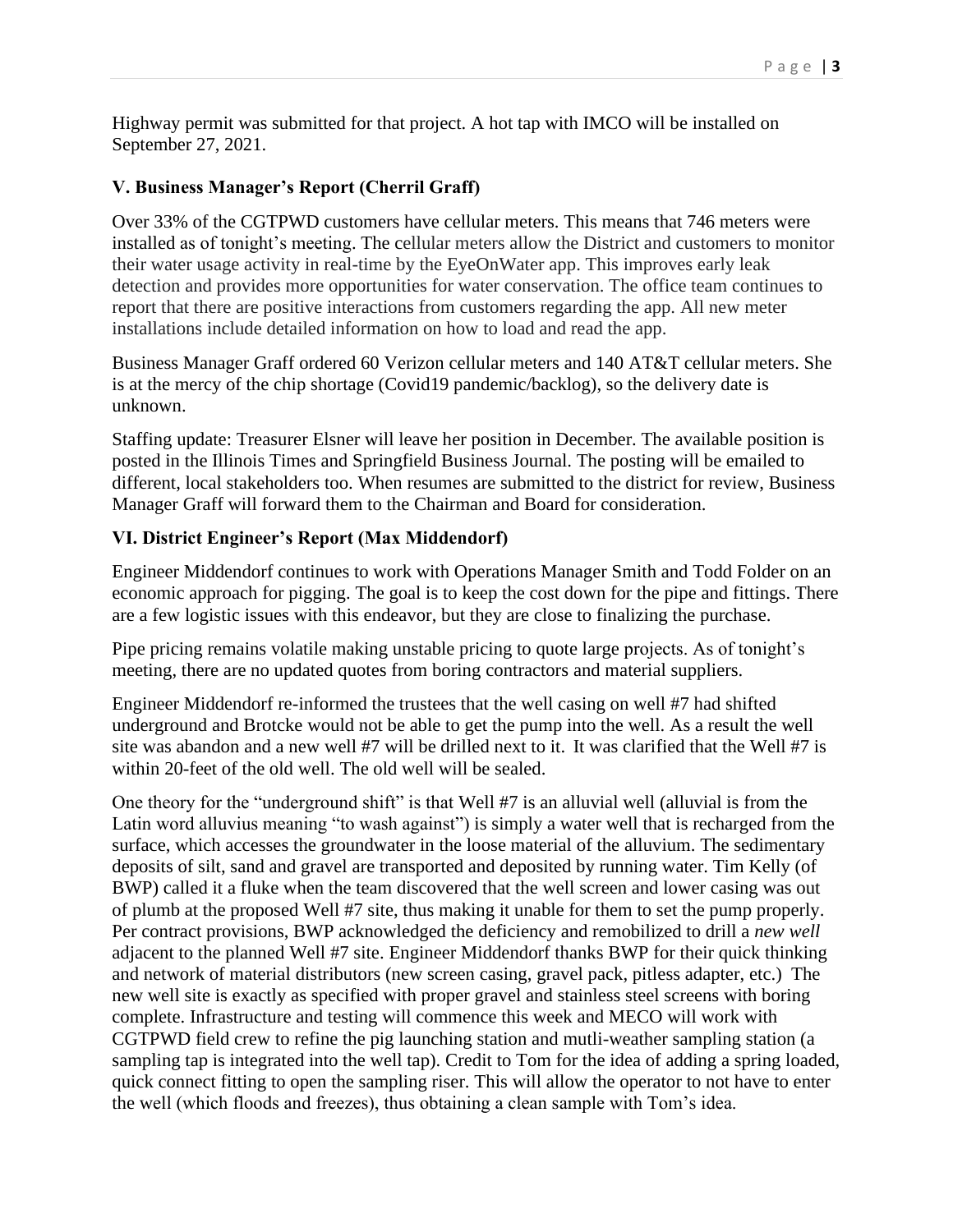#### **VII. Guests** – n/a

#### **VIII. Chair, Vice Chair and Committee Reports**

a. Chair: The attorneys discovered that the CWLP Intergovernmental Agreement is not valid according to 1926b Federal laws/regulations.

The Springfield Clinic facility is inside our CGTWPD to service, not CWLP. According to Operations Manager Aaron Smith, the City of Springfield is aware of this.

A FOIA went to the City of Springfield on behalf of CGTPWD. It has been over ten days and there has not been an answer to the request. It was clarified that they had ten days to respond to it, so they are in violation of FOIA and could be subjugated to the Office of the Illinois Attorney General.

- b. Vice Chair: Vice Chair Davis spoke about creating a file of searchable PDF documents and pursuit of options plus cost estimates to convert the ordinances into searchable documents. This project is ongoing.
- c. Finance (Oschwald/DiMarzio): Trustee DiMarzio and Trustee Oschwald continue to work on the Finance Committee's job description.

The meeting was paused to welcome Auditor Bill Castor with Eck, Schafer and Punke. The office is reachable at 227 South 7<sup>th</sup> Street, Springfield, Illinois, 62701, and phone 217-525-1111. Auditor Castor said one of the roles of an independent audit is to improve the ability to make financial judgments for the District.

Mr. Castor gave the District the two letters which are needed to support the USDA loan and other financial obligations.

The financial statements (statements of net position, revenues, expenses, changes in net position, statements of cash flow, etc.) were presented to the Board for review.

There are many required "Financial Disclosers" included with the audit.

Also included: the supplemental information such as the schedule of changes in net pension liability and related reasons plus a schedule of employer pension contributions.

In addition, the schedule of ordinance required information and schedule of insurance coverage.

Mr. Castor credited the District with using the new billing system's categories/line items effectively. He noted that there is a general ledger system that could be added into this billing system.

Trustee Oschwald asked how the District's financial information and position compared to other municipal audits. Auditor Castor had no useful information for comparison. He said the District continues to be fiscally responsible.

*(7:56 p.m.)*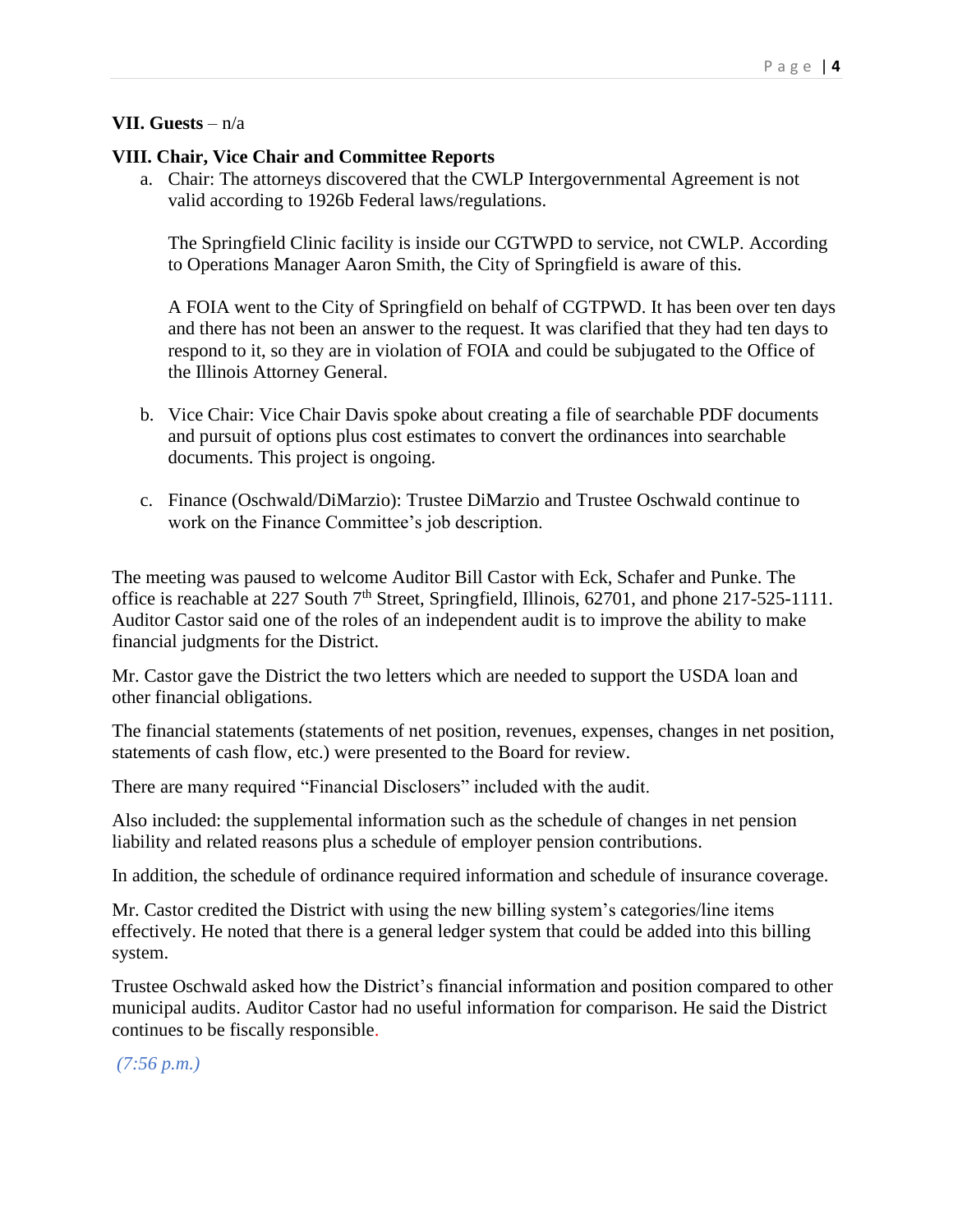Trustee Oschwald made a motion to approve the Annual Financial Report and Independent Auditor's Report for the years ended April 30, 2021. Trustee Mark DiMarzio second the motion. Chairman Mitchell called for a roll call vote:

- 1. Trustee Mark DiMarzio: Yes
- 2. Trustee Mike Irwin: Yes
- 3. Trustee Diana Valois: Yes
- 4. Chairman Mitchell: Yes
- 5. Vice Chair Davis: Yes
- 6. Trustee Eric Oschwald: Yes

*With six yes votes, the motion carried.* 

- d. Planning Committee (Valois/Mitchell): n/a
- e. Personnel Committee (Mitchell/Moss); n/a
- f. Systems Oversight Committee (Davis/Irwin): n/a
- g. Policy and Procedures (Valois/Irwin): Chairman Mitchell asked Trustee Valois and Trustee Irwin to work with Business Manager Cherril Graff on a policy regarding the revenue meter. It should explore all aspects of landlords/rental property to ensure the meter is read properly.
- h. Ordinance Committee (Mitchell): n/a

## **IX. New Business**

- a. Approval for CD Investment (Oschwald): There is a fully funded CD on the books. Treasurer Elsner surveyed local bank rates and discovered the best short term rate is at the Bank of Springfield for 0.31%. The other banks (Warren Boyton and United Community Bank) tied at 0.25%. It was the consensus of the Board to move the matured CD to Bank of Springfield for 12 months.
- b. Open Topic for Discussion: n/a

## **X. Ongoing Business**

- a. Water Main Easements Update: No update.
- b. Open Topic for Discussion: n/a

## **XI. Guests** n/a

## **XII. Executive Session** n/a

## **XIII. Open Session** n/a

The projected start date for Project Route 97 Expansion has moved to a later date due to the